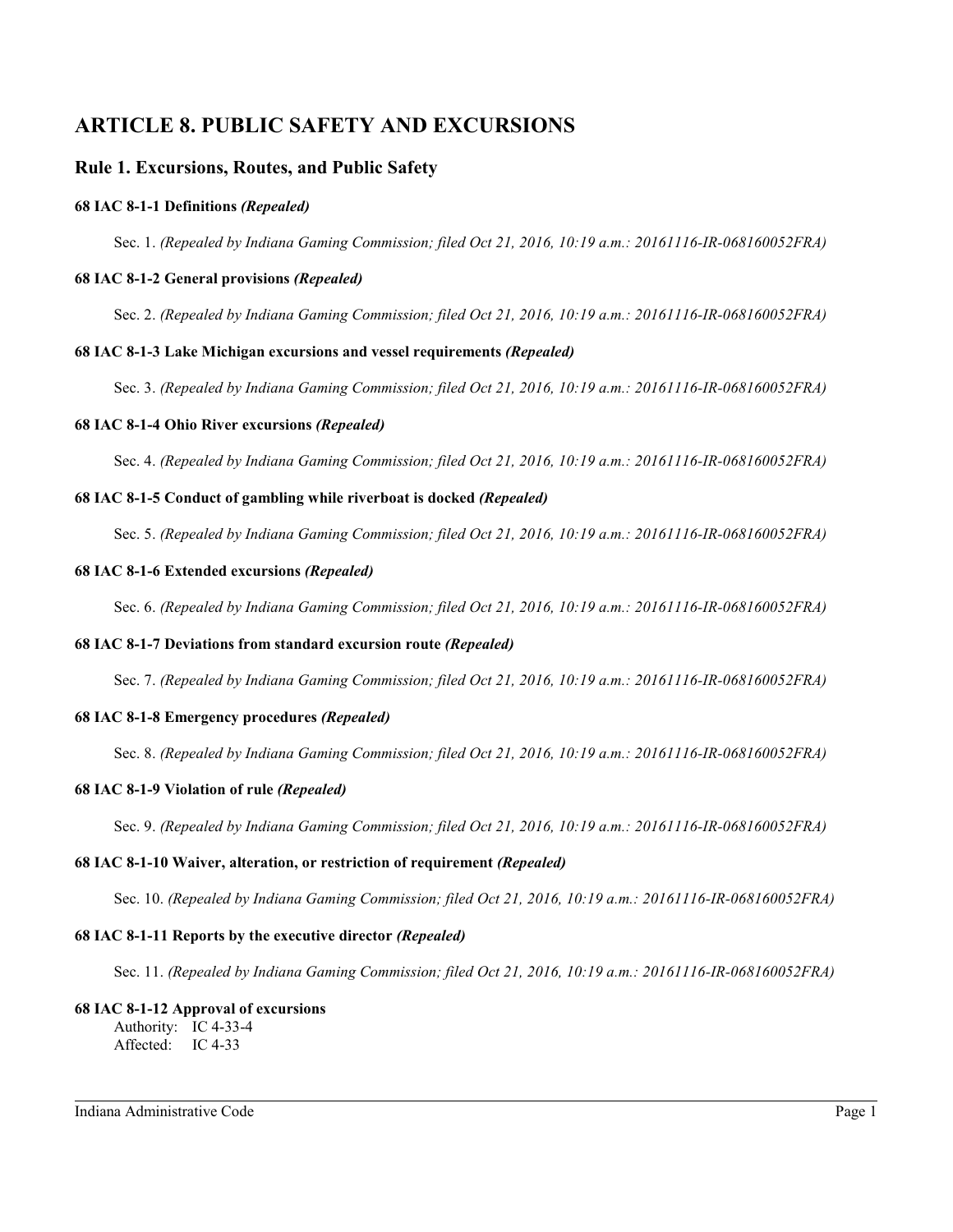Sec. 12. (a) A gambling excursion conducted by a riverboat licensee shall be in accordance with IC 4-33 and the schedule and route approved by the executive director or commission.

(b) At least thirty (30) days before commencement of a gambling excursion, the riverboat licensee shall submit a proposed excursion schedule, route or routes, including any stops, and an emergency response plan to the executive director. The riverboat licensee shall not operate under a proposed standard excursion schedule or route until it receives approval fromthe executive director or commission.

(c) In the event of an emergency, an excursion route may be amended. The riverboat licensee shall immediately notify the gaming agents of the emergency amendment and submit an emergency route log to the executive director detailing the circumstances necessitating the emergency excursion route within five (5) business days. *(Indiana Gaming Commission; 68 IAC 8-1-12; filed Oct 21, 2016, 10:19 a.m.: 20161116-IR-068160052FRA)*

## **Rule 2. Medical Services; Emergency Response**

#### **68 IAC 8-2-1 Applicability; definitions**

Authority: IC 4-33-4-1; IC 4-33-4-2; IC 4-33-4-3 Affected: IC 4-33

Sec. 1. (a) This rule applies to riverboat licensees and riverboat license applicants.

(b) The following definitions apply throughout this rule:

(1) "Emergency response team" means the riverboat licensee's personnel that are responsible for coordinating activities in the event of an incident and implementing the emergency response plan.

(2) "Incident" means an accident, emergency, disaster, or event that necessitates emergency response.

(3) "Interim compliance period" means the period of time between the issuance of a certificate of suitability and the issuance of a permanent riverboat owner's license or the issuance of a notice of denial.

(4) "Planning factor" means all of the local conditions that make an emergency response plan necessary.

(5) "Riverboat license applicant" means an applicant for a riverboat owner's license that has been issued a certificate of suitability under 68 IAC 2-1-5.

*(Indiana Gaming Commission; 68 IAC 8-2-1; filed Jun 23, 1995, 2:30 p.m.: 18 IR 2657; readopted filed Oct 15, 2001, 4:34 p.m.: 25 IR 898; readopted filed Sep 14, 2007, 1:40 p.m.: 20071003-IR-068070354RFA; readopted filed Nov 26, 2013, 3:58 p.m.: 20131225-IR-068130354RFA; readopted filed Sep 4, 2019, 10:57 a.m.: 20191002-IR-068190384RFA)*

## **68 IAC 8-2-2 Medical services and medical supplies**

Authority: IC 4-33-4-1; IC 4-33-4-2; IC 4-33-4-3 Affected: IC 4-33; IC 16-31-3

Sec. 2. (a) A riverboat licensee shall have at least one (1) employee who is certified as an emergency medical technician under IC 16-31-3 and 836 IAC 1-5 on the riverboat at all times patrons are present on the riverboat.

(b) The riverboat licensee shall maintain the emergency care equipment set forth in 836 IAC 1-3-5 on the riverboat. *(Indiana Gaming Commission; 68 IAC 8-2-2; filed Jun 23, 1995, 2:30 p.m.: 18 IR 2657; readopted filed Oct 15, 2001, 4:34 p.m.: 25 IR 898; readopted filed Sep 14, 2007, 1:40 p.m.: 20071003-IR-068070354RFA; readopted filed Nov 26, 2013, 3:58 p.m.: 20131225-IR-068130354RFA; readopted filed Sep 4, 2019, 10:57 a.m.: 20191002-IR-068190384RFA)*

## **68 IAC 8-2-3 Emergency response preparedness**

Authority: IC 4-33-4-1; IC 4-33-4-2; IC 4-33-4-3 Affected: IC 4-33

Sec. 3. (a) The riverboat license applicant shall submit an emergency response plan during the interim compliance period in accordance with 68 IAC 2-1-5. The emergency response plan shall be submitted at least sixty (60) days prior to the commencement of gambling operations.

(b) The emergency response plan shall address or contain the following elements: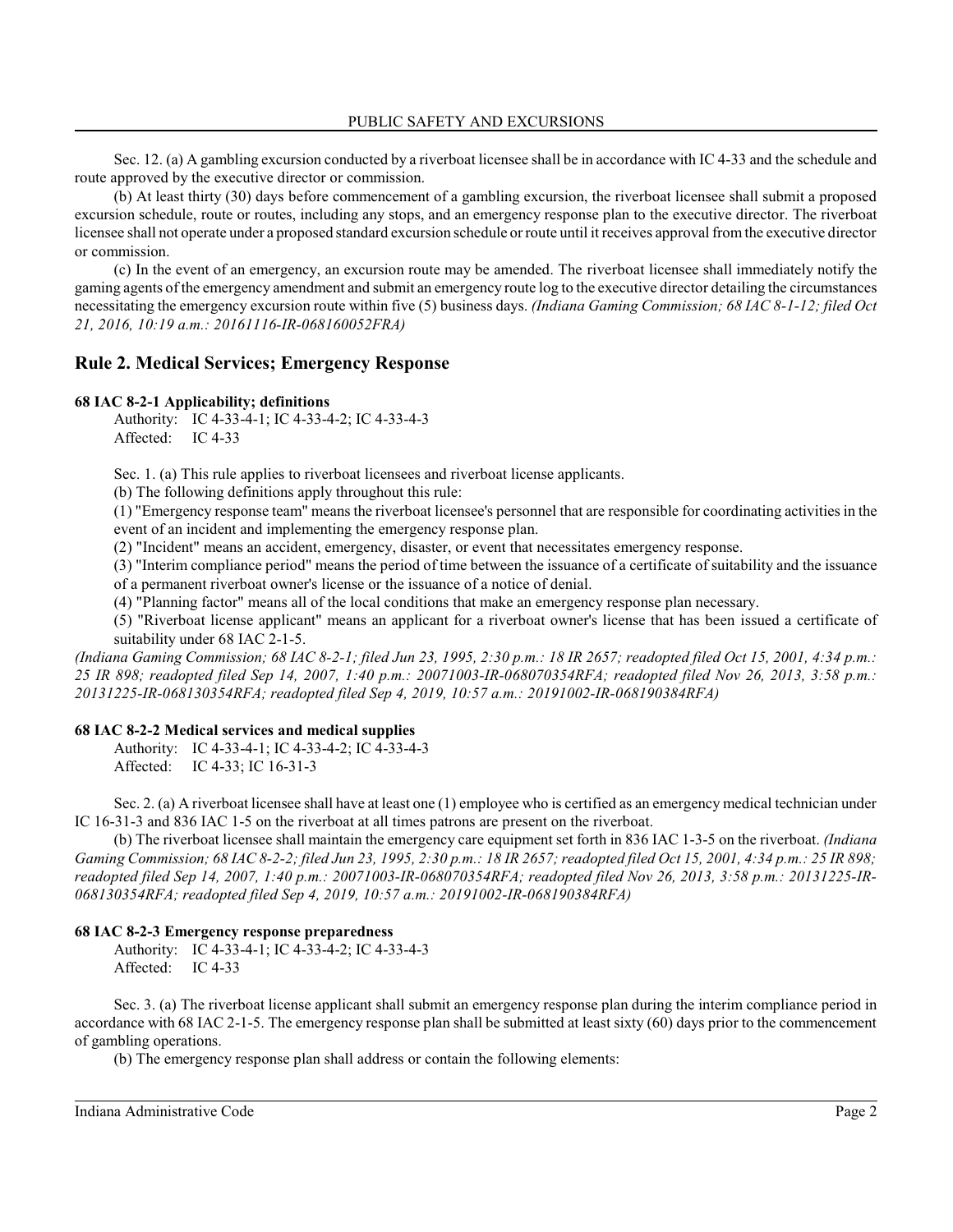(1) Incident information summary.

(2) Promulgation document.

(3) Legal authority and responsibility for response.

(4) Table of contents.

(5) Abbreviations, definitions, and acronyms section.

(6) Planning factors.

(7) Concept of operations.

(8) Instructions for emergency response plan use.

(9) Record of amendments.

(10) Emergency notification procedures.

(11) Direction and control document.

(12) Communication among responders.

(13) Warning systems and emergency public notification.

(14) Public information and community relations.

(15) Medical information.

(16) Resource management.

(17) Personal protective measures and evacuation procedures.

(18) Fire and rescue measures.

(19) Law enforcement and security.

(20) Human services.

(21) Documentation and investigative follow-up.

(22) Procedures for testing and updating the emergency response plan.

(23) Training.

The contents of each element is set forth in sections 4 through 26 of this rule.

(c) The executive director shall, in writing, approve or not object to, or both, the emergency response plan after consultation with one  $(1)$  or more of the following:

(1) The Indiana department of natural resources.

(2) The emergency management agency.

(3) The United States Coast Guard.

A riverboat licensee can commence operations if an emergency response plan is approved or not objected to. A riverboat licensee shall not commence operations if the emergency response plan is disapproved.

(d) A riverboat licensee that operates from a temporary site shall submit an emergency response plan for the temporary site.

(e) Amendments to the emergency response plan shall be handled in the following manner:

(1) Amendments shall be submitted to the executive director at least sixty (60) days prior to the institution of the amendments. The executive director shall, in writing, approve or not object to, or both, the emergency response plan after consultation with one (1) or more of the following:

(A) The Indiana department of natural resources.

(B) The emergency management agency.

(C) The United States Coast Guard.

(2) Emergency amendments shall be submitted to the executive director immediately. The executive director shall, in writing, approve or not object to, or both, the emergency response plan after consultation with one (1) or more of the following:

- (A) The Indiana department of natural resources.
- (B) The emergency management agency.
- (C) The United States Coast Guard.

Each emergency amendment must be approved or not objected to, or both, by the executive director. An emergency amendment that is not approved or that is objected to by the executive director shall be discontinued by the riverboat licensee upon being advised of this information, in writing, by the executive director.

(f) A riverboat licensee shall file a written report outlining the manner in which an incident was responded to within ten (10) days of the occurrence of an incident. The report shall outline the following elements:

(1) The incident information summary set forth in section 4 of this rule.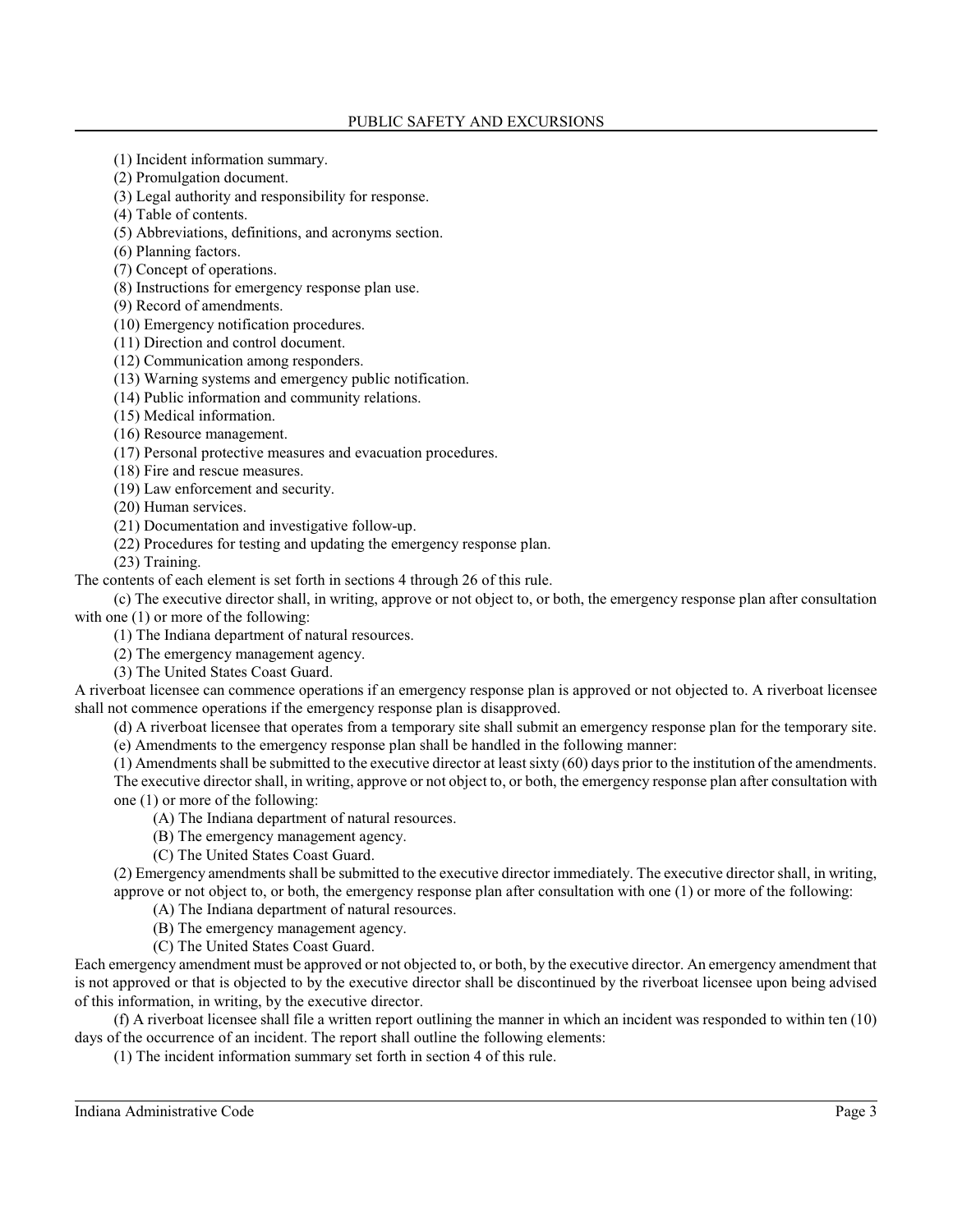(2) The manner in which the incident was responded to.

(3) The way in which the response differed from the emergency response plan submitted to the commission under subsection (b).

(4) Any problems the riverboat licensee noted with the emergency response plan that was submitted under subsection (b).

(5) Any other information deemed necessary by the commission to ensure compliance with the Act and this title. *(Indiana Gaming Commission; 68 IAC 8-2-3; filed Jun 23, 1995, 2:30 p.m.: 18 IR 2657; errata filed Aug 17, 1995, 1:30 p.m.: 19 IR 42; filed Apr 19, 1996, 3:00 p.m.: 19 IR 2252; readopted filed Oct 15, 2001, 4:34 p.m.: 25 IR 898; readopted filed Sep 14, 2007, 1:40 p.m.: 20071003-IR-068070354RFA; readopted filed Nov 26, 2013, 3:58 p.m.: 20131225-IR-068130354RFA; readopted filed Sep 4, 2019, 10:57 a.m.: 20191002-IR-068190384RFA)*

## **68 IAC 8-2-4 Incident information summary**

Authority: IC 4-33-4-1; IC 4-33-4-2; IC 4-33-4-3 Affected: IC 4-33

Sec. 4. The incident information summary shall specify that the following information is to be recorded by the riverboat licensee's emergency response team:

(1) The date and time of the incident.

(2) The location of the incident.

(3) The type of incident.

(4) Any injuries or fatalities, or both, that resulted from the incident.

(5) Any other information deemed necessary by the emergency response team or the executive director to provide a complete and detailed description of the incident.

*(Indiana Gaming Commission; 68 IAC 8-2-4; filed Jun 23, 1995, 2:30 p.m.: 18 IR 2658; readopted filed Oct 15, 2001, 4:34 p.m.: 25 IR 898; readopted filed Sep 14, 2007, 1:40 p.m.: 20071003-IR-068070354RFA; readopted filed Nov 26, 2013, 3:58 p.m.: 20131225-IR-068130354RFA; readopted filed Sep 4, 2019, 10:57 a.m.: 20191002-IR-068190384RFA)*

## **68 IAC 8-2-5 Promulgation document**

Authority: IC 4-33-4-1; IC 4-33-4-2; IC 4-33-4-3 Affected: IC 4-33

Sec. 5. The promulgation document shall contain the following:

(1) A document signed by the master or the chief executive officer or the equivalent ofthe riverboat licensee, or both, adopting the plan.

(2) Letters from affected jurisdiction, entities, or authorities approving the plan or offering no objection to the plan, or both. (3) Any letters of agreement that have been reached between the riverboat licensee and any local emergency response and notification agencies.

*(Indiana Gaming Commission; 68 IAC 8-2-5; filed Jun 23, 1995, 2:30 p.m.: 18 IR 2658; readopted filed Oct 15, 2001, 4:34 p.m.: 25 IR 898; readopted filed Sep 14, 2007, 1:40 p.m.: 20071003-IR-068070354RFA; readopted filed Nov 26, 2013, 3:58 p.m.: 20131225-IR-068130354RFA; readopted filed Sep 4, 2019, 10:57 a.m.: 20191002-IR-068190384RFA)*

## **68 IAC 8-2-6 Legal authority and responsibility for response**

Authority: IC 4-33-4-1; IC 4-33-4-2; IC 4-33-4-3 Affected: IC 4-33

Sec. 6. The legal authority and responsibility for response shall contain the following:

(1) A description of or reference to the legal entities in the jurisdiction whose emergency response roles are described in the emergency response plan. The business addresses and telephone numbers of the legal entities shall be set forth.

(2) A list all other authorities, including state and federal authorities, the riverboat licensee regards as essential to the emergency response plan.

*(Indiana Gaming Commission; 68 IAC 8-2-6; filed Jun 23, 1995, 2:30 p.m.: 18 IR 2658; readopted filed Oct 15, 2001, 4:34 p.m.:*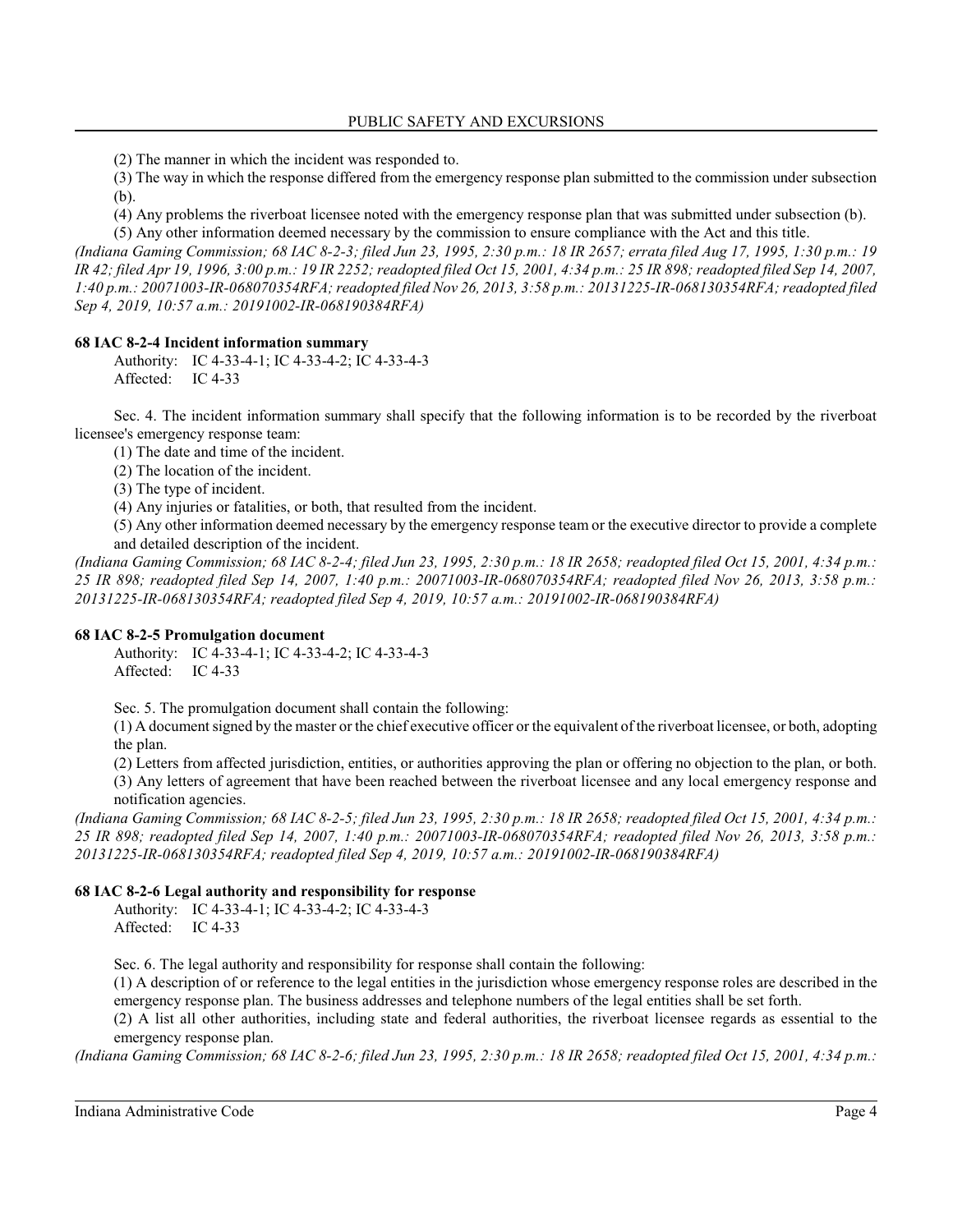*25 IR 898; readopted filed Sep 14, 2007, 1:40 p.m.: 20071003-IR-068070354RFA; readopted filed Nov 26, 2013, 3:58 p.m.: 20131225-IR-068130354RFA; readopted filed Sep 4, 2019, 10:57 a.m.: 20191002-IR-068190384RFA)*

#### **68 IAC 8-2-7 Table of contents**

Authority: IC 4-33-4-1; IC 4-33-4-2; IC 4-33-4-3 Affected: IC 4-33

Sec. 7. The table of contents shall list all elements of the emergency response plan, including tabs and appendices. *(Indiana Gaming Commission; 68 IAC 8-2-7; filed Jun 23, 1995, 2:30 p.m.: 18 IR 2658; readopted filed Oct 15, 2001, 4:34 p.m.: 25 IR 898; readopted filed Sep 14, 2007, 1:40 p.m.: 20071003-IR-068070354RFA; readopted filed Nov 26, 2013, 3:58 p.m.: 20131225-IR-068130354RFA; readopted filed Sep 4, 2019, 10:57 a.m.: 20191002-IR-068190384RFA)*

#### **68 IAC 8-2-8 Abbreviations, definitions, and acronyms**

Authority: IC 4-33-4-1; IC 4-33-4-2; IC 4-33-4-3 Affected: IC 4-33

Sec. 8. The abbreviations, definitions, and acronyms section shall identify all abbreviations and acronyms, and explain all essential terms utilized in the text of the emergency response plan. *(Indiana Gaming Commission; 68 IAC 8-2-8; filed Jun 23, 1995, 2:30 p.m.: 18 IR 2658; readopted filed Oct 15, 2001, 4:34 p.m.: 25 IR 898; readopted filed Sep 14, 2007, 1:40 p.m.: 20071003-IR-068070354RFA; readopted filed Nov 26, 2013, 3:58 p.m.: 20131225-IR-068130354RFA; readopted filed Sep 4, 2019, 10:57 a.m.: 20191002-IR-068190384RFA)*

#### **68 IAC 8-2-9 Planning factors**

Authority: IC 4-33-4-1; IC 4-33-4-2; IC 4-33-4-3 Affected: IC 4-33

Sec. 9. The planning factors shall set forth the following:

(1) A list of all of the assumptions about conditions that might develop in the immediate area ofthe riverboat or support facility in the event of an incident at the dock site or on an excursion route.

(2) An identification and description of facilities near the dock site or along the excursion route that might be a hazard if an incident were to occur within its boundaries.

(3) An identification and description of other facilities, such as boats and barges, that may contribute an additional risk to an emergency response.

(4) A description of the geographical features of the area, including sensitive environmental areas, land use patterns, water supplies, and public transportation that may impact an immediate evacuation.

(5) A description of major demographic features of the area, including those features that impact an emergency response, including, but not limited to, the following:

- (A) Population density.
- (B) Special populations.
- (C) Particularly sensitive institutions.

(6) Critical time variables that impact on an incident, such as the time of day and year a particular incident is most likely to occur.

*(Indiana Gaming Commission; 68 IAC 8-2-9; filed Jun 23, 1995, 2:30 p.m.: 18 IR 2658; readopted filed Oct 15, 2001, 4:34 p.m.: 25 IR 898; readopted filed Sep 14, 2007, 1:40 p.m.: 20071003-IR-068070354RFA; readopted filed Nov 26, 2013, 3:58 p.m.: 20131225-IR-068130354RFA; readopted filed Sep 4, 2019, 10:57 a.m.: 20191002-IR-068190384RFA)*

#### **68 IAC 8-2-10 Concept of operations**

Authority: IC 4-33-4-1; IC 4-33-4-2; IC 4-33-4-3 Affected: IC 4-33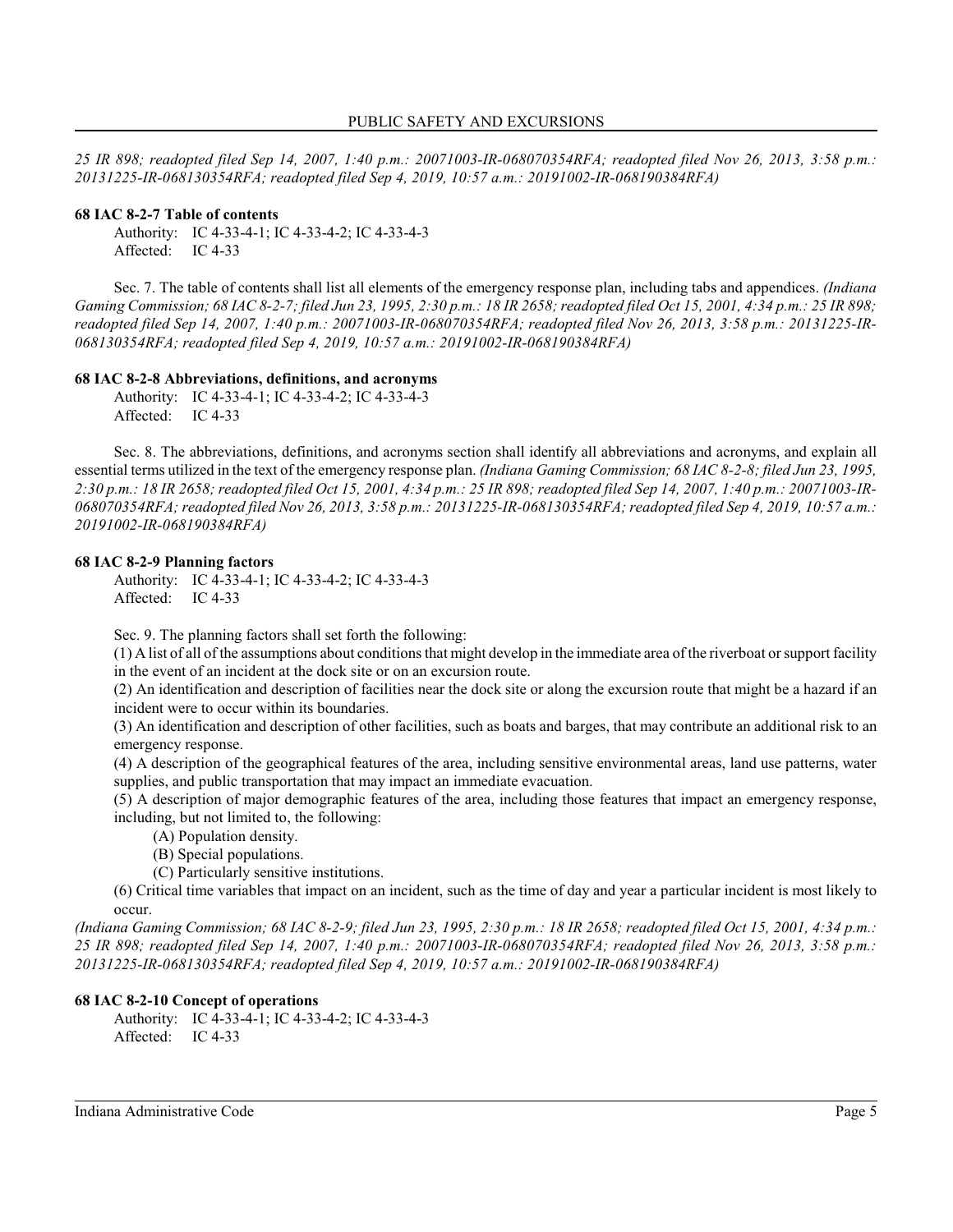Sec. 10. The concept of operations shall include the following:

(1) A designation of the personnel that shall constitute the emergency response team.

(2) Identification, by title, of the individual or individuals designated the emergency coordinator or coordinators. The master shall be the incident commander in charge of an emergency response.

(3) An explanation ofthe relationship between the emergency coordinator and the local government response authorities within the area.

(4) A description of the relationship between the emergency response plan and other response plans within the affected jurisdiction or jurisdictions.

(5) A description of the functions and responsibilities of all local response organizations within the area, including public, private, volunteer, and charitable organizations.

(6) A list of mutual aid agreements or other agreements for sharing data and response resources. Documentation that local response agencies were allowed the opportunity to view the riverboat and the location of emergency response equipment. (7) A description of the relationship between local and state emergency response authorities.

(8) A description of the relationships between local, state, and federal response agencies, including the plans and activities of each agency.

*(Indiana Gaming Commission; 68 IAC 8-2-10; filed Jun 23, 1995, 2:30 p.m.: 18 IR 2659; readopted filed Oct 15, 2001, 4:34 p.m.: 25 IR 898; readopted filed Sep 14, 2007, 1:40 p.m.: 20071003-IR-068070354RFA; readopted filed Nov 26, 2013, 3:58 p.m.: 20131225-IR-068130354RFA; readopted filed Sep 4, 2019, 10:57 a.m.: 20191002-IR-068190384RFA)*

#### **68 IAC 8-2-11 Instructions for emergency response plan**

Authority: IC 4-33-4-1; IC 4-33-4-2; IC 4-33-4-3 Affected: IC 4-33

Sec. 11. The instructions for emergency response plan use shall contain the following:

(1) A discussion of the purpose of the emergency response plan.

(2) A list of organizations and persons receiving a copy of the emergency response plan and emergency response plan amendments. The list shall indicate the date that the copy was sent and identify the copy that was sent to an organization or person.

*(Indiana Gaming Commission; 68 IAC 8-2-11; filed Jun 23, 1995, 2:30 p.m.: 18 IR 2659; readopted filed Oct 15, 2001, 4:34 p.m.: 25 IR 898; readopted filed Sep 14, 2007, 1:40 p.m.: 20071003-IR-068070354RFA; readopted filed Nov 26, 2013, 3:58 p.m.: 20131225-IR-068130354RFA; readopted filed Sep 4, 2019, 10:57 a.m.: 20191002-IR-068190384RFA)*

#### **68 IAC 8-2-12 Record of amendments**

Authority: IC 4-33-4-1; IC 4-33-4-2; IC 4-33-4-3 Affected: IC 4-33

Sec. 12. The record of amendments shall describe the method for maintaining and revising the emergency response plan, recording all changes made to the emergency response plan, and a method for controlling the distribution of amendments to the emergency response plan. *(Indiana Gaming Commission; 68 IAC 8-2-12; filed Jun 23, 1995, 2:30 p.m.: 18 IR 2659; readopted filed Oct 15, 2001, 4:34 p.m.: 25 IR 898; readopted filed Sep 14, 2007, 1:40 p.m.: 20071003-IR-068070354RFA; readopted filed Nov 26, 2013, 3:58 p.m.: 20131225-IR-068130354RFA; readopted filed Sep 4, 2019, 10:57 a.m.: 20191002-IR-068190384RFA)*

## **68 IAC 8-2-13 Emergency notification procedures**

Authority: IC 4-33-4-1; IC 4-33-4-2; IC 4-33-4-3 Affected: IC 4-33

Sec. 13. The emergency notification procedures shall include the following:

(1) Procedures for providing reliable, effective, and timely notification by the riverboat emergency coordinators and community emergency coordinator to persons designated in the emergency response plan, and to the public that an incident has occurred.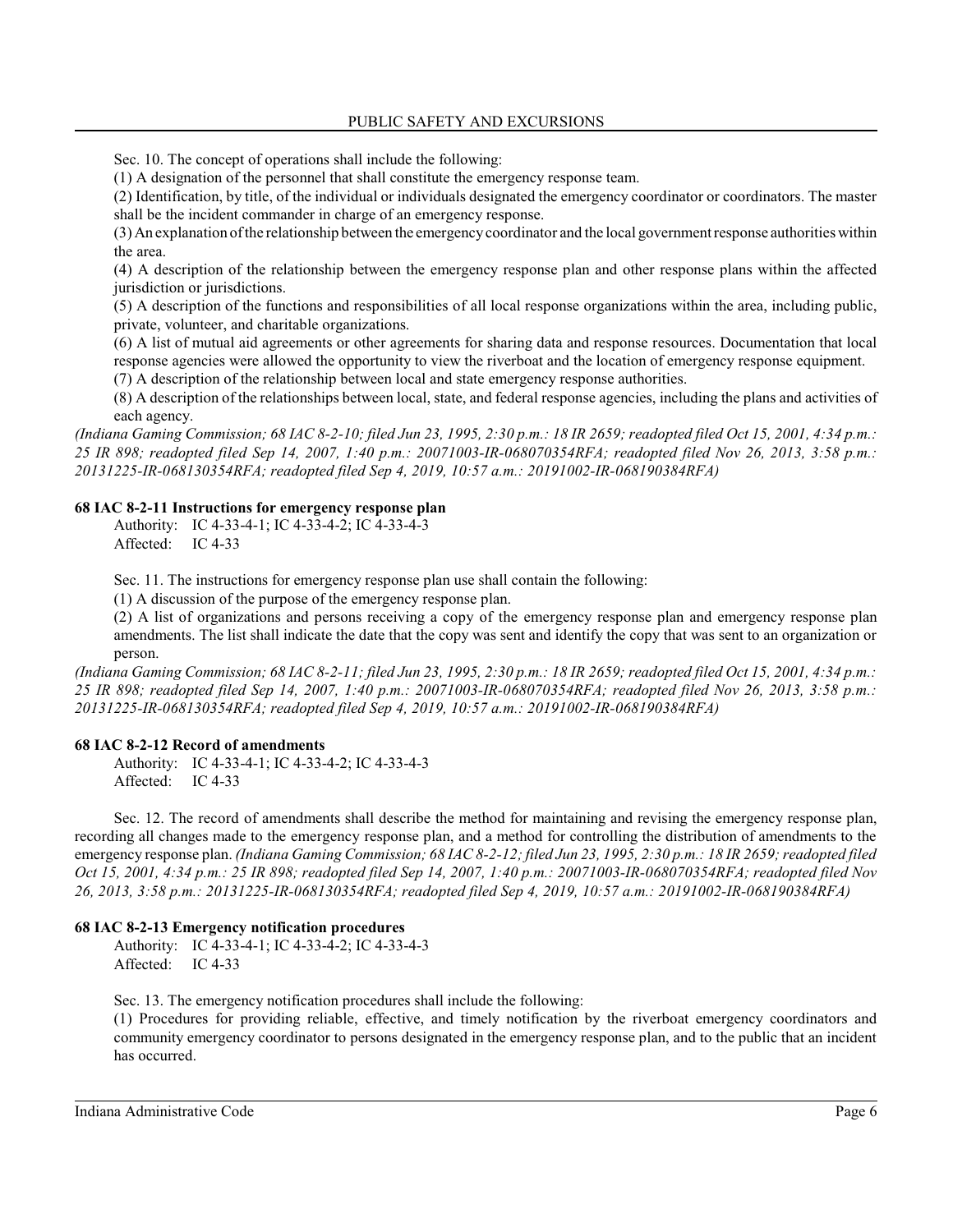(2) Include procedures for the immediate notification of the appropriate twenty-four (24) hour hotline. The notification procedures shall be located in a prominent place in the emergency response plan and at various locations on the riverboat and at the support facilities, including the security office.

(3) List the twenty-four (24) hour emergency hotline numbers for the local emergency response organizations within the area.

(4) An accurate and up-to-date emergency assistance telephone roster that includes numbers for at least the following:

(A) Technical and response personnel.

(B) Local emergency management director.

(C) State emergency management agency.

(D) United States Coast Guard.

(E) Participating state and local agencies.

(F) Public and private sector support groups.

*(Indiana Gaming Commission; 68 IAC 8-2-13; filed Jun 23, 1995, 2:30 p.m.: 18 IR 2659; readopted filed Oct 15, 2001, 4:34 p.m.: 25 IR 898; readopted filed Sep 14, 2007, 1:40 p.m.: 20071003-IR-068070354RFA; readopted filed Nov 26, 2013, 3:58 p.m.: 20131225-IR-068130354RFA; readopted filed Sep 4, 2019, 10:57 a.m.: 20191002-IR-068190384RFA)*

## **68 IAC 8-2-14 Direction and control document**

Authority: IC 4-33-4-1; IC 4-33-4-2; IC 4-33-4-3 Affected: IC 4-33

Sec. 14. The direction and control document shall set forth the following:

(1) Methods and procedures to be followed by the emergency response team, riverboat licensee personnel, and local emergency and medical personnel to respond to an incident.

(2) Identify the organization within the area that is responsible for providing direction and control to the total emergency response system described in section 10 of this rule.

(3) Identify persons or offices within each response organization who provide direction and control to each of the organizations.

(4) Identify persons or offices providing direction and control within each of the emergency response functions.

(5) Describe persons or offices responsible for the performance ofincident command function on the riverboat and the method for utilizing the incident command system.

(6) Describe the chain of command for the total emergency response system, for each major response function, and for the organization controlled by the incident commander.

(7) Identify persons responsible for the activation and operation of the emergency response center (if one is set up), the onscene command post, and the methods by which those persons will coordinate their activities.

(8) List three (3) levels of incident severity and associated response levels.

(9) Identify the conditions for each level of incident severity listed in subdivision (8).

(10) Identify the responsible person or persons at each level of incident severity.

*(Indiana Gaming Commission; 68 IAC 8-2-14; filed Jun 23, 1995, 2:30 p.m.: 18 IR 2660; readopted filed Oct 15, 2001, 4:34 p.m.: 25 IR 898; readopted filed Sep 14, 2007, 1:40 p.m.: 20071003-IR-068070354RFA; readopted filed Nov 26, 2013, 3:58 p.m.: 20131225-IR-068130354RFA; readopted filed Sep 4, 2019, 10:57 a.m.: 20191002-IR-068190384RFA)*

## **68 IAC 8-2-15 Communications among responders**

Authority: IC 4-33-4-1; IC 4-33-4-2; IC 4-33-4-3 Affected: IC 4-33

Sec. 15. The communications among responders section shall include the following:

(1) A description of all methods by which identified responders will exchange information and communicate with each other during a response, including the communications networks and common frequencies that will be utilized.

(2) A description of the primary and back-up systems for all communication channels and systems.

(3) Contain a diagram or matrix that shows the flow of information to be maintained within the emergency response system. *(Indiana Gaming Commission; 68 IAC 8-2-15; filed Jun 23, 1995, 2:30 p.m.: 18 IR 2660; readopted filed Oct 15, 2001, 4:34 p.m.:*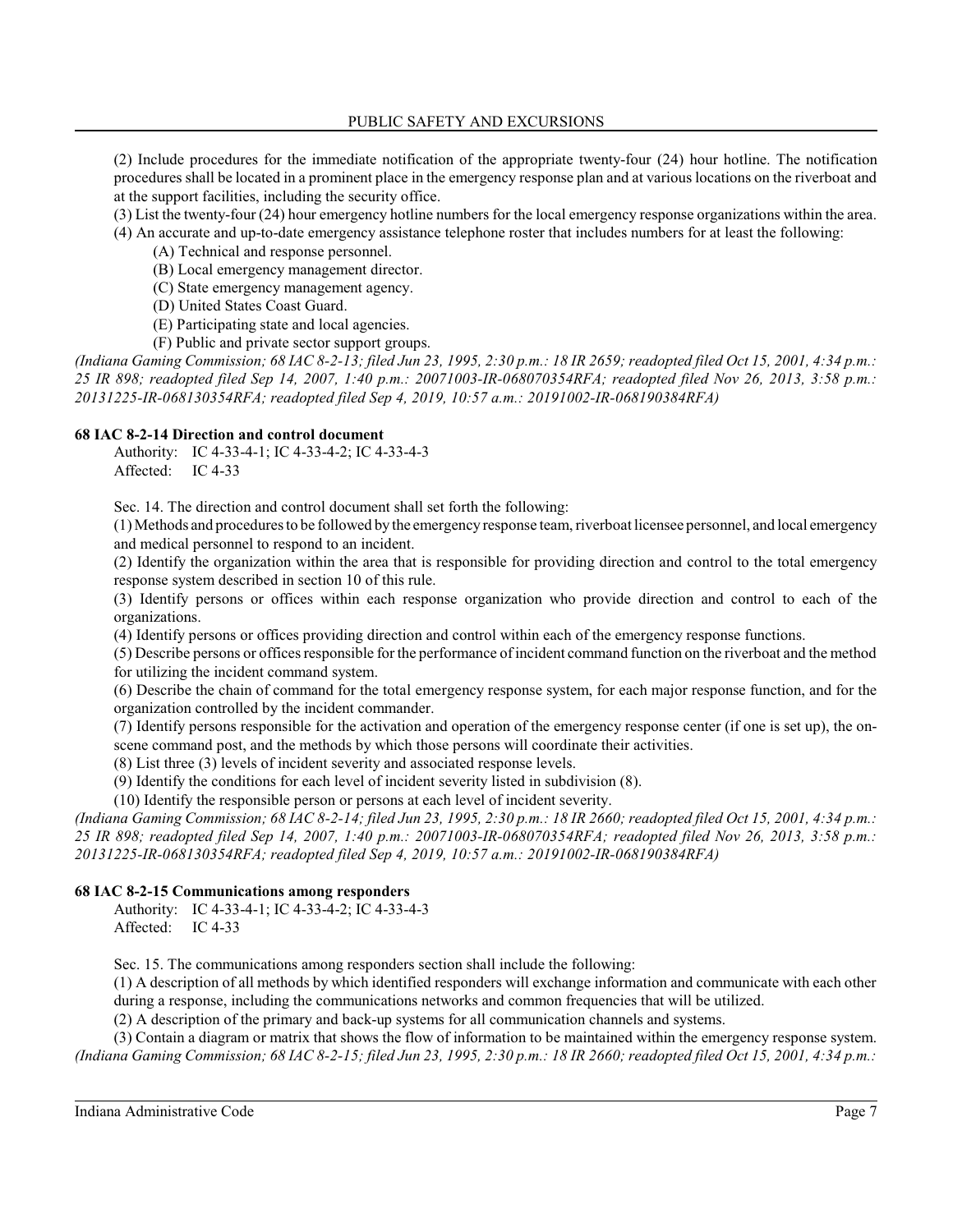*25 IR 898; readopted filed Sep 14, 2007, 1:40 p.m.: 20071003-IR-068070354RFA; readopted filed Nov 26, 2013, 3:58 p.m.: 20131225-IR-068130354RFA; readopted filed Sep 4, 2019, 10:57 a.m.: 20191002-IR-068190384RFA)*

### **68 IAC 8-2-16 Warning systems and emergency public notification**

Authority: IC 4-33-4-1; IC 4-33-4-2; IC 4-33-4-3 Affected: IC 4-33

Sec. 16. The warning systems and emergency public notification section shall include the following:

(1) An identification of responsible officials on board the riverboat and a description of the methods by which those officials will notify the patrons and public of an incident, impending incident, or on-board incident.

(2) Notification may be accomplished in one (1) of the following manners:

- (A) A siren or other signal. The meaning of the siren or other signal and the response to be taken in reaction to a siren or other signal shall be set forth in the emergency response plan.
- (B) Other methods of notification of patrons, including, but not limited to, an intercom system, deck-to-deck announcements, and room-to-room announcements.

(3) A description of the methods for coordination of emergency public notification during an emergency response.

*(Indiana Gaming Commission; 68 IAC 8-2-16; filed Jun 23, 1995, 2:30 p.m.: 18 IR 2660; readopted filed Oct 15, 2001, 4:34 p.m.: 25 IR 898; readopted filed Sep 14, 2007, 1:40 p.m.: 20071003-IR-068070354RFA; readopted filed Nov 26, 2013, 3:58 p.m.: 20131225-IR-068130354RFA; readopted filed Sep 4, 2019, 10:57 a.m.: 20191002-IR-068190384RFA)*

#### **68 IAC 8-2-17 Public information and community relations**

Authority: IC 4-33-4-1; IC 4-33-4-2; IC 4-33-4-3 Affected: IC 4-33

Sec. 17. The public information and community relations section shall include the following:

(1) A description of the methods used, prior to incidents, for educating the public about possible incidents and planned protective measures.

(2) A designated public information officer and spokesperson and a description of methods for keeping the public informed during an incident, including a list of all radio, television, and press contacts.

(3) A description of the role and organizational position of the public information officer during incidents.

(4) A description of any related public information activities that should be undertaken prior to and during an incident. *(Indiana Gaming Commission; 68 IAC 8-2-17; filed Jun 23, 1995, 2:30 p.m.: 18 IR 2660; readopted filed Oct 15, 2001, 4:34 p.m.:*

*25 IR 898; readopted filed Sep 14, 2007, 1:40 p.m.: 20071003-IR-068070354RFA; readopted filed Nov 26, 2013, 3:58 p.m.: 20131225-IR-068130354RFA; readopted filed Sep 4, 2019, 10:57 a.m.: 20191002-IR-068190384RFA)*

#### **68 IAC 8-2-18 Medical information**

Authority: IC 4-33-4-1; IC 4-33-4-2; IC 4-33-4-3 Affected: IC 4-33

Sec. 18. The medical section shall include the following:

(1) A list of the hospitals and telephone numbers of the hospitals within the county and those in surrounding counties to which sick or injured individuals may be transported.

(2) A list of fire departments and other sources providing rescue services and the corresponding telephone numbers.

(3) The name and telephone number of the county coroner's office.

(4) A description of the methods of coordination between the riverboat medical coordinator and the medical response services in the area, including emergency medical services response personnel.

(5) A designation, by title, of an individual to function as a triage officer, the methodology to be utilized, and the method of coordination with local health and medical officials.

(6) A description of the utilization of a comprehensive management of the medical resource listing, including, but not limited to, the following: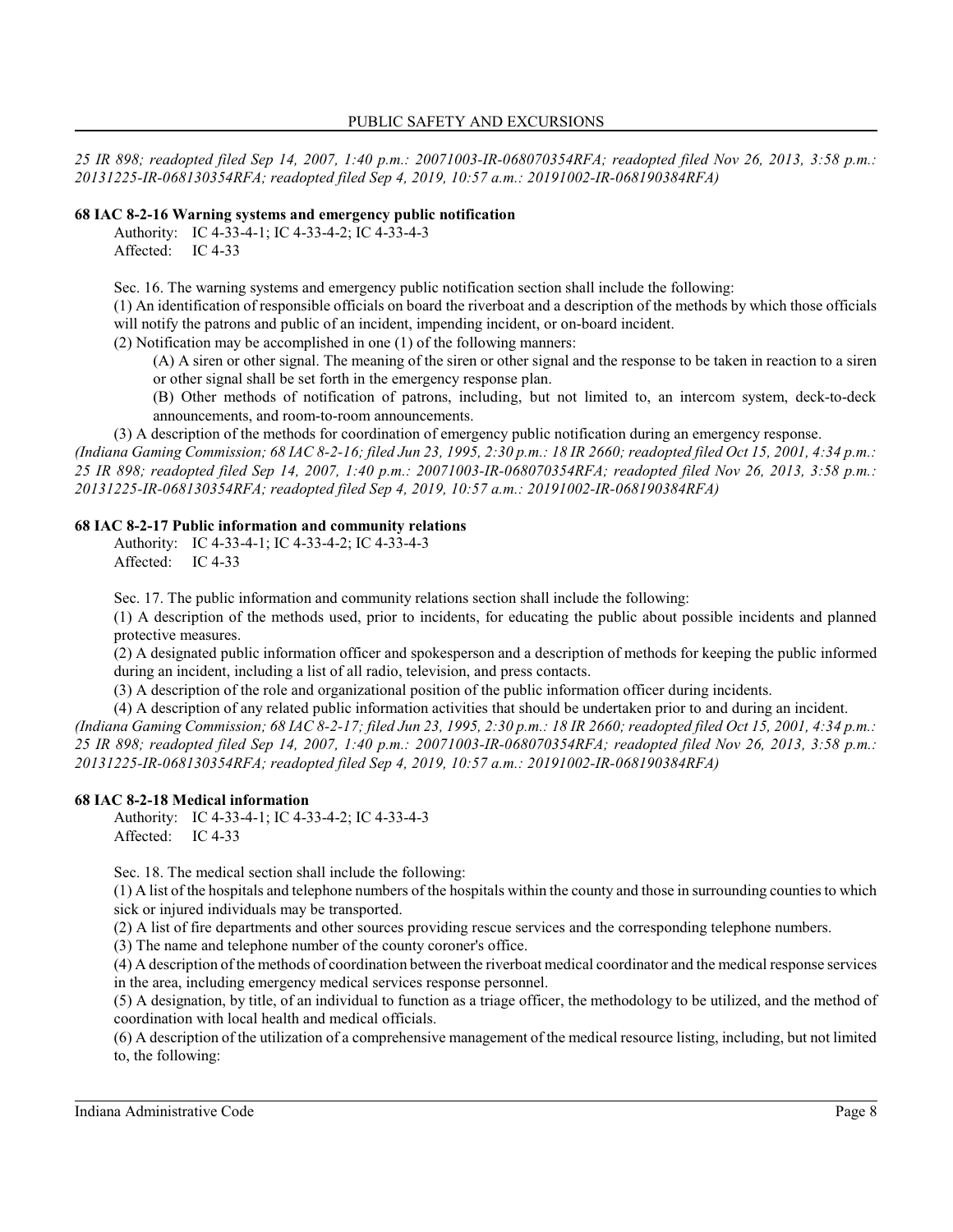(A) Medical personnel, emergency medical services response personnel, and other manpower.

- (B) Emergency vehicles.
- (C) Ambulances.
- (D) Hospitals, hospital capacity, and type of treatment available.
- (E) Specialized rescue units.
- (F) Medical response teams.
- (G) Mortuary services.

(7) A description of the relationship and coordination between the riverboat emergency coordinator, the mortuary, and the coroner in a mass casualty situation.

*(Indiana Gaming Commission; 68 IAC 8-2-18; filed Jun 23, 1995, 2:30 p.m.: 18 IR 2661; readopted filed Oct 15, 2001, 4:34 p.m.: 25 IR 898; readopted filed Sep 14, 2007, 1:40 p.m.: 20071003-IR-068070354RFA; readopted filed Nov 26, 2013, 3:58 p.m.: 20131225-IR-068130354RFA; readopted filed Sep 4, 2019, 10:57 a.m.: 20191002-IR-068190384RFA)*

## **68 IAC 8-2-19 Resources management section**

Authority: IC 4-33-4-1; IC 4-33-4-2; IC 4-33-4-3 Affected: IC 4-33

Sec. 19. The resources management section shall include the following:

(1) A description of the available emergency equipment and facilities in the community and an identification of the persons responsible for such equipment and facilities.

(2) A list of personnel resources available for emergency response by major categories, including governmental, volunteer, and private sector resources.

(3) Adescription ofthe types, quantities, capabilities, and location of emergency equipment available, including the equipment in the possession of fire departments, police departments, and emergency medical response units.

*(Indiana Gaming Commission; 68 IAC 8-2-19; filed Jun 23, 1995, 2:30 p.m.: 18 IR 2661; readopted filed Oct 15, 2001, 4:34 p.m.: 25 IR 898; readopted filed Sep 14, 2007, 1:40 p.m.: 20071003-IR-068070354RFA; readopted filed Nov 26, 2013, 3:58 p.m.: 20131225-IR-068130354RFA; readopted filed Sep 4, 2019, 10:57 a.m.: 20191002-IR-068190384RFA)*

## **68 IAC 8-2-20 Personal protective measures and evacuation procedures**

Authority: IC 4-33-4-1; IC 4-33-4-2; IC 4-33-4-3 Affected: IC 4-33

Sec. 20. The personal protective measures and evacuation procedures section shall include the following:

(1) A description of evacuation plans, including those for precautionary evacuations and alternative evacuations.

(2) A description of the authority for ordering or recommending evacuation, including the riverboat licensee personnel authorized to recommend evacuation.

(3) A description of the authority, responsibility, and the chain of command of governmental agencies and private sector organizations.

(4) A description of the role of the affected facilities in the evacuation decision making.

(5) A description of the methods to be utilized in an evacuation, including the methods to be utilized for assisting mobility impaired individuals.

(6) A description of the relationship between evacuation procedures and other protective measures.

(7) A description of potential incidents or circumstances that would require evacuation, including, but not limited to, the following circumstances:

- (A) Fire.
- (B) Bomb threat.
- (C) Hazardous material release in the area.

(8) A description of the emergency exits and evacuation routes, including primary and alternative routes.

(9) A description of the procedures for providing security during any evacuation and providing security for the evacuees.

(10) A description of the procedures to be utilized to manage an orderly return of people to the riverboat.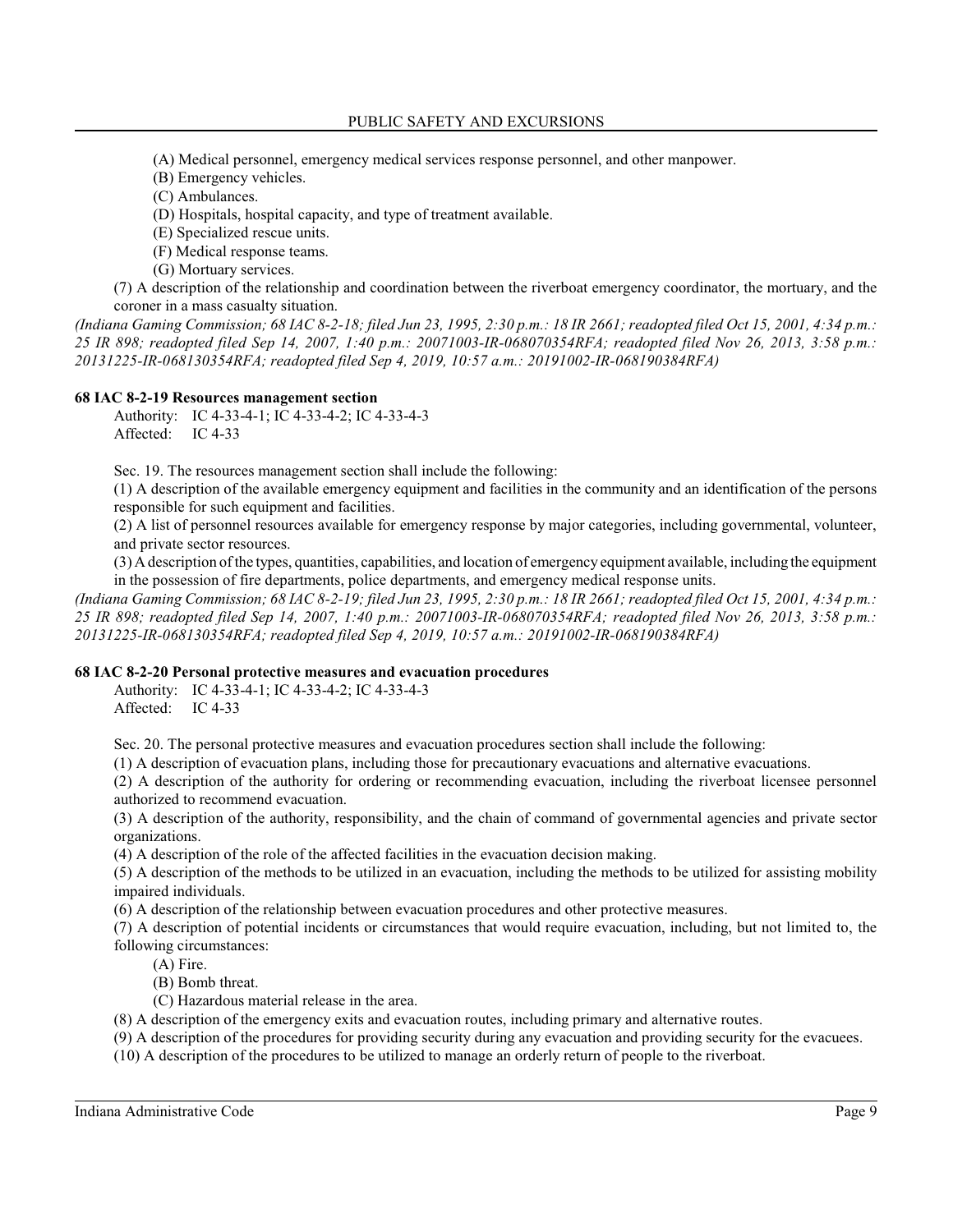(11) Evacuation plans shall be practiced on a continuing basis, at least one (1) time every quarter. The director ofsecurity shall determine the time that the evacuation plan is practiced. The riverboat licensee shall provide the executive director of the schedule ofthe practice evacuations. This schedule shall be updated on an annual basis and submitted to the executive director by January 31 each year.

*(Indiana Gaming Commission; 68 IAC 8-2-20; filed Jun 23, 1995, 2:30 p.m.: 18 IR 2661; readopted filed Oct 15, 2001, 4:34 p.m.: 25 IR 898; readopted filed Sep 14, 2007, 1:40 p.m.: 20071003-IR-068070354RFA; readopted filed Nov 26, 2013, 3:58 p.m.: 20131225-IR-068130354RFA; readopted filed Sep 4, 2019, 10:57 a.m.: 20191002-IR-068190384RFA)*

#### **68 IAC 8-2-21 Fire and rescue**

Authority: IC 4-33-4-1; IC 4-33-4-2; IC 4-33-4-3 Affected: IC 4-33

Sec. 21. The fire and rescue section shall include the following:

(1) A list of the major tasks to be performed by firefighters in coping with a fire on the riverboat.

(2) An identification of the public and private sector fire protection organizations with response capability and those with knowledge of shipboard fires.

(3) An identification offirefighting and rescue capabilities, including trained personnel, equipment, and fire extinguishers. The location of the equipment and fire extinguishers shall be noted.

(4) A description of the training program for navigational personnel and security personnel.

*(Indiana Gaming Commission; 68 IAC 8-2-21; filed Jun 23, 1995, 2:30 p.m.: 18 IR 2661; readopted filed Oct 15, 2001, 4:34 p.m.: 25 IR 898; readopted filed Sep 14, 2007, 1:40 p.m.: 20071003-IR-068070354RFA; readopted filed Nov 26, 2013, 3:58 p.m.: 20131225-IR-068130354RFA; readopted filed Sep 4, 2019, 10:57 a.m.: 20191002-IR-068190384RFA)*

#### **68 IAC 8-2-22 Law enforcement and security**

Authority: IC 4-33-4-1; IC 4-33-4-2; IC 4-33-4-3 Affected: IC 4-33

Sec. 22. The law enforcement and security section shall include the following:

(1) A description of the riverboat licensee's command structure including assignment of emergency responsibilities.

(2) A list ofthe major lawenforcement tasks related to enforcement ofstatutory requirements pertaining to riverboat gambling.

(3) A description of the provisions in place to request assistance from local law enforcement agencies, if necessary.

(4) A description of the methods in place to train all security personnel.

*(Indiana Gaming Commission; 68 IAC 8-2-22; filed Jun 23, 1995, 2:30 p.m.: 18 IR 2662; readopted filed Oct 15, 2001, 4:34 p.m.: 25 IR 898; readopted filed Sep 14, 2007, 1:40 p.m.: 20071003-IR-068070354RFA; readopted filed Nov 26, 2013, 3:58 p.m.: 20131225-IR-068130354RFA; readopted filed Sep 4, 2019, 10:57 a.m.: 20191002-IR-068190384RFA)*

## **68 IAC 8-2-23 Human services**

Authority: IC 4-33-4-1; IC 4-33-4-2; IC 4-33-4-3 Affected: IC 4-33

Sec. 23. The human services section shall include the following:

(1) A list ofthe agencies and corresponding telephone numbers for those agencies responsible for providing emergency human services, including, but not limited to, the following:

- (A) Food.
- (B) Shelter.
- (C) Clothing.
- (D) Continuity of medical care.
- (E) Crisis counseling.

(2) A description of the major human services activities and the means for the accomplishment of those activities. *(Indiana Gaming Commission; 68 IAC 8-2-23; filed Jun 23, 1995, 2:30 p.m.: 18 IR 2662; readopted filed Oct 15, 2001, 4:34 p.m.:*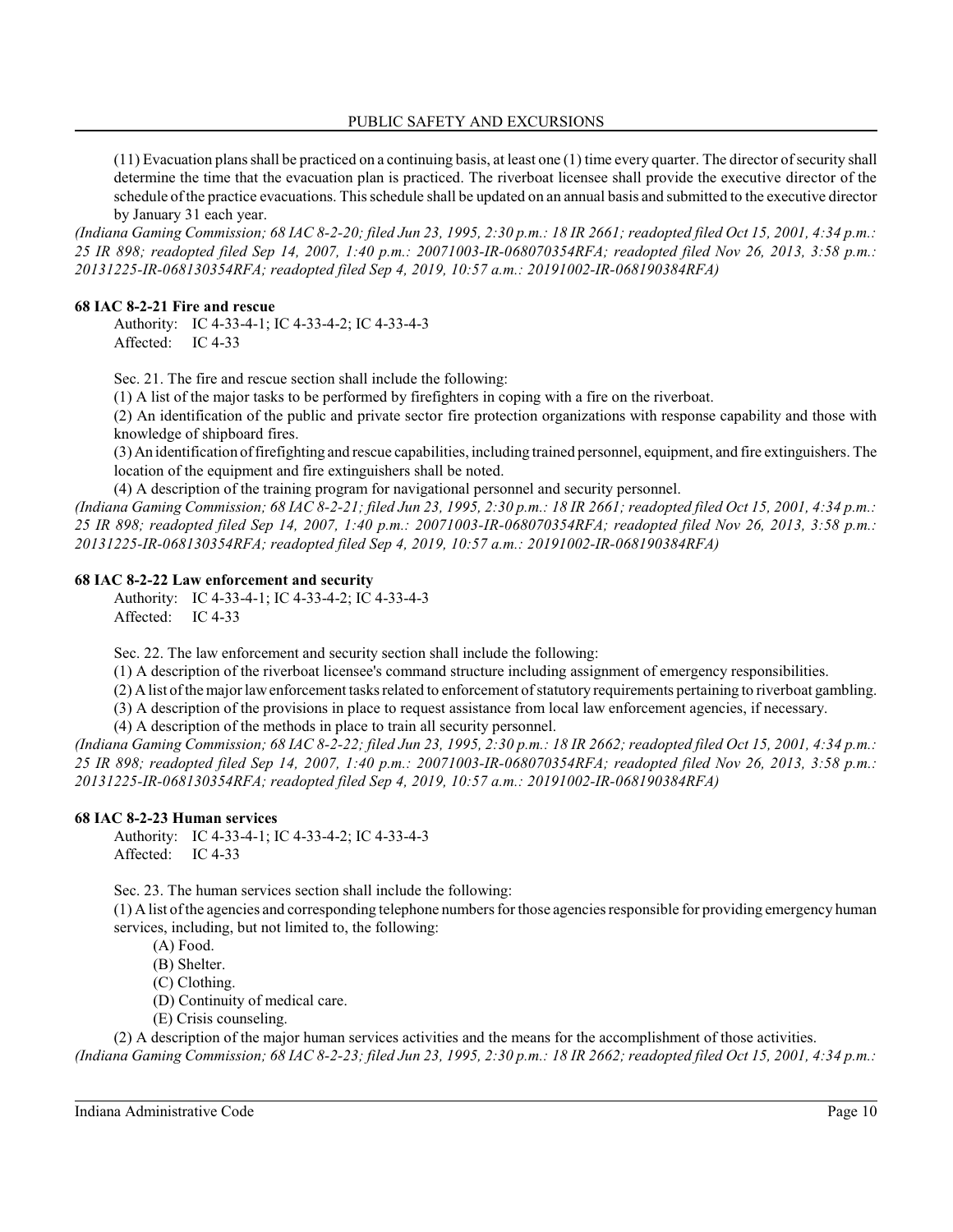*25 IR 898; readopted filed Sep 14, 2007, 1:40 p.m.: 20071003-IR-068070354RFA; readopted filed Nov 26, 2013, 3:58 p.m.: 20131225-IR-068130354RFA; readopted filed Sep 4, 2019, 10:57 a.m.: 20191002-IR-068190384RFA)*

## **68 IAC 8-2-24 Documentation and investigative follow-up**

Authority: IC 4-33-4-1; IC 4-33-4-2; IC 4-33-4-3 Affected: IC 4-33

Sec. 24. The documentation and investigative follow-up section shall include the following:

(1) A list of all reports required by local, state, and federal agencies and the individuals responsible for preparing the reports after an incident.

(2) A description of the methods for evaluating emergency responses and an identification, by title, of the individuals responsible for conducting the evaluations.

(3) A description of the provisions for cost recovery.

*(Indiana Gaming Commission; 68 IAC 8-2-24; filed Jun 23, 1995, 2:30 p.m.: 18 IR 2662; readopted filed Oct 15, 2001, 4:34 p.m.: 25 IR 898; readopted filed Sep 14, 2007, 1:40 p.m.: 20071003-IR-068070354RFA; readopted filed Nov 26, 2013, 3:58 p.m.: 20131225-IR-068130354RFA; readopted filed Sep 4, 2019, 10:57 a.m.: 20191002-IR-068190384RFA)*

## **68 IAC 8-2-25 Testing and updating plan procedures**

Authority: IC 4-33-4-1; IC 4-33-4-2; IC 4-33-4-3 Affected: IC 4-33

Sec. 25. The procedures for testing and updating the plan shall include the following:

(1) The methods and schedules for practicing the emergency response plan. The emergency response plan shall be practiced at least one (1) time every quarter.

(2) A description of the nature of the exercises for testing the adequacy of the emergency response plan.

(3) A list of the frequency of the practice session, by type of incident.

(4) A practice session schedule for the current year. This practice session schedule shall be updated on an annual basis. All schedules shall be provided to the executive director by January 31 of each year.

(5) A description of the role of affected response agencies or transportation companies, or both, in the practice sessions.

(6) A description of the procedures utilized to evaluate performance during the practice sessions, the method utilized to revise the emergency response plan, and the method utilized to correct deficiencies in the emergency response plan.

*(Indiana Gaming Commission; 68 IAC 8-2-25; filed Jun 23, 1995, 2:30 p.m.: 18 IR 2662; readopted filed Oct 15, 2001, 4:34 p.m.: 25 IR 898; readopted filed Sep 14, 2007, 1:40 p.m.: 20071003-IR-068070354RFA; readopted filed Nov 26, 2013, 3:58 p.m.: 20131225-IR-068130354RFA; readopted filed Sep 4, 2019, 10:57 a.m.: 20191002-IR-068190384RFA)*

## **68 IAC 8-2-26 Training**

Authority: IC 4-33-4-1; IC 4-33-4-2; IC 4-33-4-3 Affected: IC 4-33

Sec. 26. The training section shall include the following:

(1) A list of training programs for riverboat personnel and a schedule of the training programs. The schedule of training programs shall be updated annually, and a copy of the schedule provided to the executive director by January 31 of each year. (2) A list of the training programs and schedules for the training of local emergency response and medical personnel.

(3) A schedule of training activities for the current year. The schedule shall be updated on an annual basis, and the updated schedule shall be provided to the executive director by January 31 of each year.

*(Indiana Gaming Commission; 68 IAC 8-2-26; filed Jun 23, 1995, 2:30 p.m.: 18 IR 2662; readopted filed Oct 15, 2001, 4:34 p.m.: 25 IR 898; readopted filed Sep 14, 2007, 1:40 p.m.: 20071003-IR-068070354RFA; readopted filed Nov 26, 2013, 3:58 p.m.: 20131225-IR-068130354RFA; readopted filed Sep 4, 2019, 10:57 a.m.: 20191002-IR-068190384RFA)*